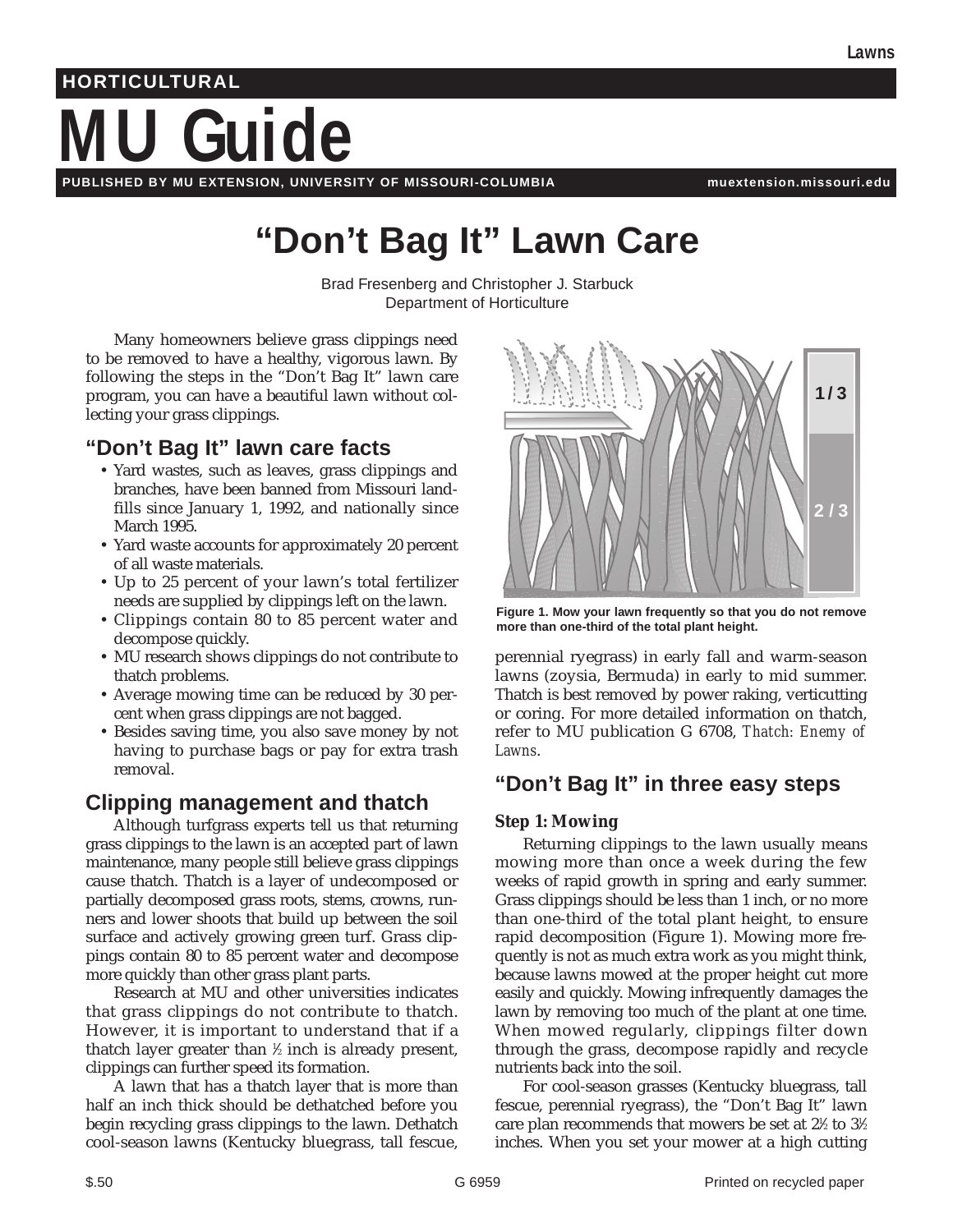height, the grass plant produces a deep and efficient root system that can reduce the need for extra water. Taller mowing also helps to "shade out" many weeds. Simply remember to set your mower at a tall setting so clippings fall easily into the lawn.

Warm-season grasses, such as zoysia and Bermuda, should be mowed at 1½ to 2½ inches. In the spring (before green-up), warm-season lawns should be mowed at a low setting on your mower. This dead leaf and stem tissue should be removed from the lawn. Mowing at a low setting in spring increases the green-up rate, reduces thatch accumulation and allows for easier and more uniform mowing during the growing season. As the season progresses, mowing height should be adjusted upward so that by September you are mowing at 2 to 2½ inches. Warmseason lawns should be left tall (2 to 2½ inches) in the fall. Raising your mower height throughout the growing season will result in a thick, vigorous turf.

Clippings should be uniformly distributed rather than deposited in clumps. Mowing the lawn when the grass is dry and using a properly sharpened mower blade will spread clippings evenly. Dull mower blades increase injury to grass plants and give the lawn an unsightly brown appearance. Mowing when the lawn is under drought or heat stress can also injure grass plants.

Be cautious about removing the bagging attachment from any lawn mower. Because many mowers have bagging attachments that affect mower safety, it is very important to understand manufacturer guidelines before considering removal of the bagger attachment. Some manufacturers have adapter or converter kits that can be purchased to change from a bagging mower to a nonbagging type.

**Never assume your mower is still safe to operate after removing the bagging attachment. Refer to your owner's manual or equipment dealer.**

Mulching mowers do an excellent job of working grass clippings into the canopy of the lawn for a pleasing appearance. Their action (blade design) chops clippings and speeds their decomposition. Mulching mowers force homeowners to mow more frequently, because they do not operate easily in tall grass.

In autumn, it is not always necessary or even desirable to remove all fallen tree leaves. Instead, increase mowing frequency to mulch leaves back into the lawn. This practice recycles essential nutrients that were mined by deep tree roots back to the soil surface, making them available to shallow, fibrous turfgrass and tree roots. University research has shown that mulching tree leaves into lawns has no detrimental effects on thatch or soil pH. Of course, there are some limitations of this practice. Avoid mulching leaves into the lawn when leaves are wet or when deposition is so large (more than a 2-inch-high layer) that turfsmothering clumps are left on the lawn.

#### **Step 2: Fertilizing**

Fertilize your lawn to provide uniform, moderate growth throughout the growing season. A properly fertilized lawn will have a healthy, dense stand of turf that reduces weeds and recovers quickly from insect or disease injury.

Remember, soil testing is recommended every three years. Select a lawn fertilizer based on soil test results. Without a soil test, use a lawn fertilizer with an approximate ratio of 1:1:1 to 2:1:1 or 3:1:2 (nitrogen: phosphorus: potassium). For example, a 3:1:2 fertilizer would have a label analysis of 21-7-14. Contact your local University Extension center for information on soil testing. Consult MU publicationG 6954, *Soil Testing for Lawns .*

The number of fertilizer applications you make will depend on how you want your lawn to look, the type of grass, and soil type. Typically each fertilizer application should supply 1 pound of nitrogen per 1,000 square feet of turf.

**Cool-season grasses.** Fertilize cool-season grasses at the following maintenance levels:

- Low maintenance: October, May.
- Average maintenance: September, October, May.

September and October are the most important times to fertilize cool-season grasses. Fertilizing at this time will prolong the green color into the winter months and encourage root development and thickening of the turf.

Early spring fertilization, especially with high rates of nitrogen, can result in a flush of green growth and rapid clipping production. It may be necessary to more frequently until growth slows. While the lawn may look beautiful for awhile, the plants' energy reserves are depleted by this rapid shoot growth. Consequently, the lawn is less tolerant of summer stresses. Early spring (March-April) fertilizer applications should only be made if the lawn has not been fertilized since the previous spring.

Fertilizing should be done in late spring (May) after the spring growth surge is over.

May applications should be made using fertilizer products that contain 30 to 50 percent of the nitrogen in a slow-release form. Examples of slow-release forms of fertilizer include sulfur-coated urea, urea formaldehyde, IBDU, natural organic fertilizers or any other slow-release or slowly soluble nitrogen material.

**Note:** When applying crabgrass preventer in early spring (mid-March to mid-April), it is best to purchase a material that does not contain a fertilizer. The fertilizer will result in excessive top growth. For more information on fertilizing cool-season grasses, consult MU publication G 6705, *Cool-Season Grasses: Lawn Maintenance Calendar.*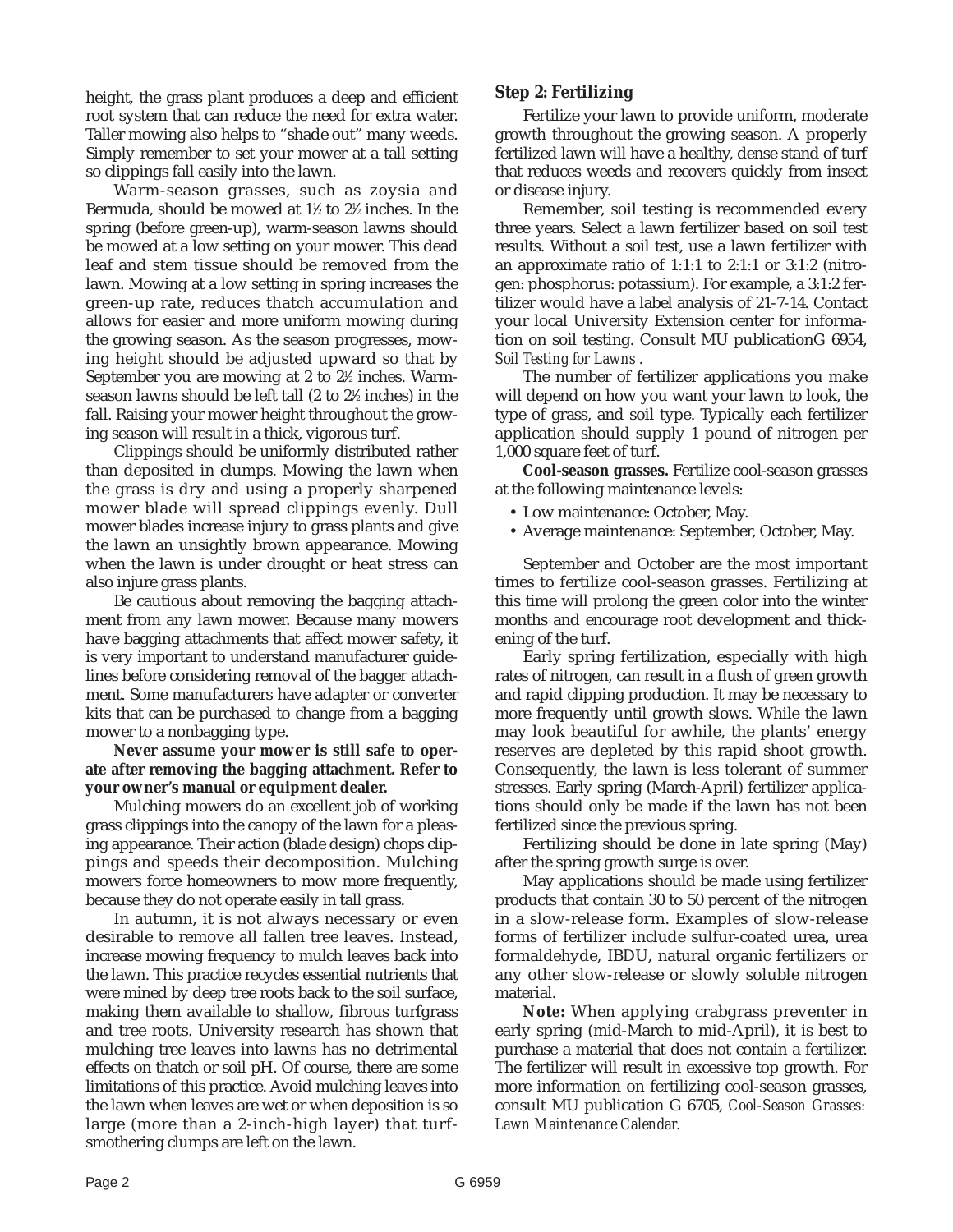**Warm-season grasses.** Fertilize warm-season grasses when the grass is actively growing. These grasses are dormant and turn golden brown during the cooler part of the year.

• Average maintenance: May-August.

Zoysia should be fertilized during the warm months — May through August. Early spring (March/April) fertilization benefits weeds and promotes premature top growth before the roots begin to grow. Late fertilization (after September 1) may delay the natural dormancy before winter.

The May application should be made using fertilizer products that contain 30 to 50 percent of the nitrogen in a slow-release form. For more information on fertilizing zoysia, consult MU publication G 6706, *Establishment and Care of Zoysiagrass Lawns.*

#### **Step 3: Watering**

Good lawn care practices can save water and prepare turf for dry summer months. Taller mowing and proper fertilization result in a deep and efficient root system that reduces the need for additional water.

For cool-season lawns to remain green and actively growing during the driest part of the summer, about 1 to  $1\%$  inches of water are needed per week from irrigation or rainfall. Most hose sprinklers deliver 1 ⁄4 to 1 ⁄3 inch of water per hour. Match the output of your sprinker to the infiltration rate of your soil type. Putting on more water than the soil can absorb wastes water. Lawns watered too frequently tend to develop shallow root systems.

The best time to water is early morning. Less water is lost by evaporation, and disease incidence is reduced.

When managed properly, warm-season grasses require up to 50 percent less water than cool-season grasses to maintain a green, actively growing lawn during summer months in Missouri. For additional information, see MU publication G 6720, *Home Lawn Watering Guide.*

### **When to collect clippings**

Leaving grass clippings on the lawn is highly recommended; however, there are times when clippings may need to be collected:

- When the lawn is diseased, removing clippings can decrease the population level of disease organisms.
- If the lawn must be mowed when wet or if the grass is excessively tall, clippings will mat together and may not be evenly distributed. The lawn may be damaged under clumps of clippings.
- If your lawn mower is unsafe to operate without the bagging attachment, you should continue to collect grass clippings.

## **Ways to use grass clippings**

**Mulching.** A layer of grass clippings can provide an effective mulch around garden plants and between rows of flowers, vegetables and small fruits. Mulching

#### **Benefits of mulches**

- Control weeds.
- Conserve soil moisture.
- Reduce soil erosion.
- Improve water penetration into the soil.
- Protect against extreme heat and cold.
- Increase organic matter in the soil over time.

helps to reduce weeds, conserve moisture and modify soil temperature. However, care should be taken to avoid mulching too thickly. Excessive mulch can inhibit moisture and oxygen penetration into the soil and may produce offensive odors. Apply no more than a 1-inch layer of clippings at a time. Total mulch depth should not exceed 3 to 4 inches. Clippings from lawns treated with a herbicide or herbicide/fertilizer combination should not be used immediately as a mulch. For example, clippings from a lawn treated with 2,4-D should not be used as a mulch until the chemical has broken down (see Table 1). For additional information on mulching, see MU publication G 6960, *Mulches.*

**Composting.** As additions to a compost pile, grass clippings are excellent because of their relatively high nitrogen content (Figure 2). However, they should not be the only compost component. Because of their tendency to mat, grass clippings are difficult to compost if they are layered too thickly. A pile of grass clippings can produce a foul odor because of a lack of oxygen. Mixing grass clippings with carboncontaining materials such as leaves or sawdust will ensure efficient composting. For a detailed discussion of composting, refer to MU publication G 6956, *Making and Using Compost.*

| Table 1. Persistence of some common herbicides in soil. |  |  |  |
|---------------------------------------------------------|--|--|--|
|---------------------------------------------------------|--|--|--|

| <b>Common name</b> | <b>Trade names</b>  | Longevity in soil<br>(months) |
|--------------------|---------------------|-------------------------------|
| <b>Benefin</b>     | Balan               | $4 - 8$                       |
| Glyphosate         | Roundup, Kleenup    | $<$ 1                         |
| $2.4-D$            | (many formulations) | $1 - 2$                       |
| <b>MCPP</b>        | (many formulations) | $1 - 2$                       |
| Dicamba            | Banvel              | $3 - 12$                      |

**Source:** Composting and Mulching: A Guide to Managing Organic Yard Wastes. C. Rosen, N. Schumacher, R. Mugaas, and S. Proudfoot. 1988. St. Paul, Minn.: University of Minnesota, Extension Service, Department of Soil Science.